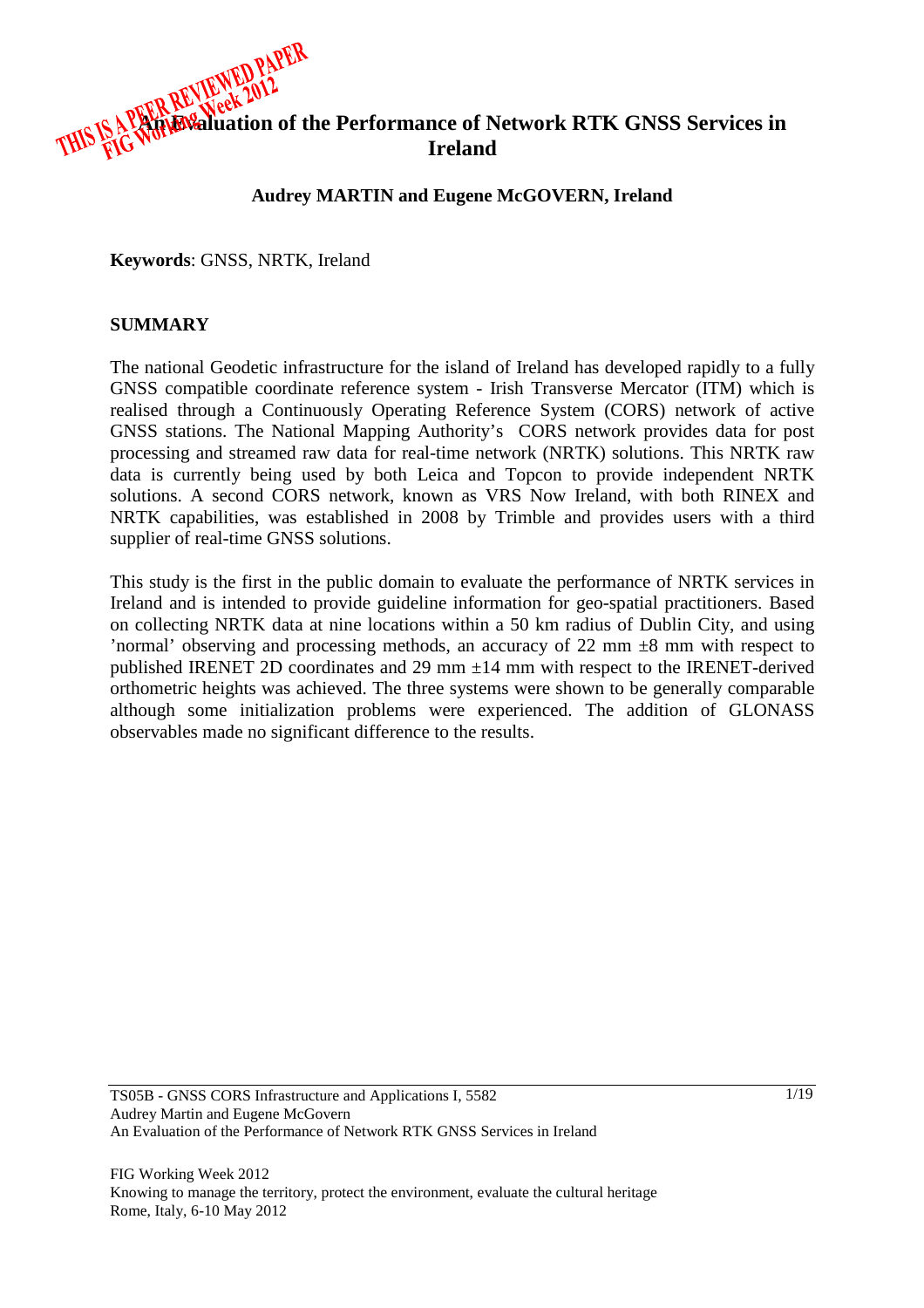# **An Evaluation of the Performance of Network RTK GNSS Services in Ireland**

### **Audrey MARTIN and Eugene McGOVERN, Ireland**

# **1. INTRODUCTION**

The national Geodetic Infrastructure for the island of Ireland has developed from a passive network of triangulation stations based on a modified Airy ellipsoid and a Transverse Mercator Projection developed in the 1950's, and known as Irish National Grid (ING), to a fully GNSS compatible coordinate reference system,Irish Transverse Mercator (ITM), which is realised through a Continuously Operating Reference System (CORS) network of active GNSS stations. This development began in 1994 when Ordnance Survey Ireland (OSi) and Ordnance Survey Northern Ireland (OSNI) agreed to establish a new geodetic control network based on ETRS89 which complied with international standards. The passive realisation of ETRS89 in 1995 was known as IRENET and consisted of 12 Zero Order control points used for scientific purposes only (8 in the Republic of Ireland, 3 in Northern Ireland and 1 in the Isle of Man and 173 densification stations (D001 – D173) with an accuracy quoted as  $\pm 20$ mm in x, y and z in ETRS89 (OSi and OSNI, 1999). At this time transformation parameters between ING and ETRS89 were determined.

In 2001, an extensive GPS observation campaign (IRENET02) was undertaken to ensure all positioning standards, both existing and developing, were compatible. IRENET02 consisted of an Active GPS network of 16 stations (10 OSi, 3 OSNI and 3 Commissioner for Irish Lights stations) and was determined to a similar accuracy as the Zero Order Passive network. At this time the need to maintain the accuracy of surveys undertaken using GNSS techniques also led to the development of the Irish Transverse Mercator (ITM) projection, a GNSS compatible coordinate reference system which ensured that both the survey and the mapping were based on the same control network and datum. ITM was realised in 2002 when ITM coordinates were first published on the OSi geodetic website (www.osi.ie). A link between ING and ITM horizontal positioning is maintained using transformation parameters embedded in the OSi online software Grid InQuest. Conversions of GNSS ellipsoidal heights to their orthometric equivalent, relative to Malin Head in the Republic of Ireland and Belfast Lough in Northern Ireland, was achieved through the development of a new Ordnance Survey Geoid model known as OSGM02. This signalled the end of the traditional levelling networks in Ireland, excluding the Fundamental Benchmarks.

The original CORS network in Ireland, IRENET02, was based on a GPS campaign consisting of 80 sessions, each of a 24 hour period. The shortest observation period was 66 sessions, with all other positions being based on more than 70 sessions. This campaign also included the IRENET Zero Order stations, the EUVN points and a number of densification points and whilst the campaign was designed, completed and processed to the standards required by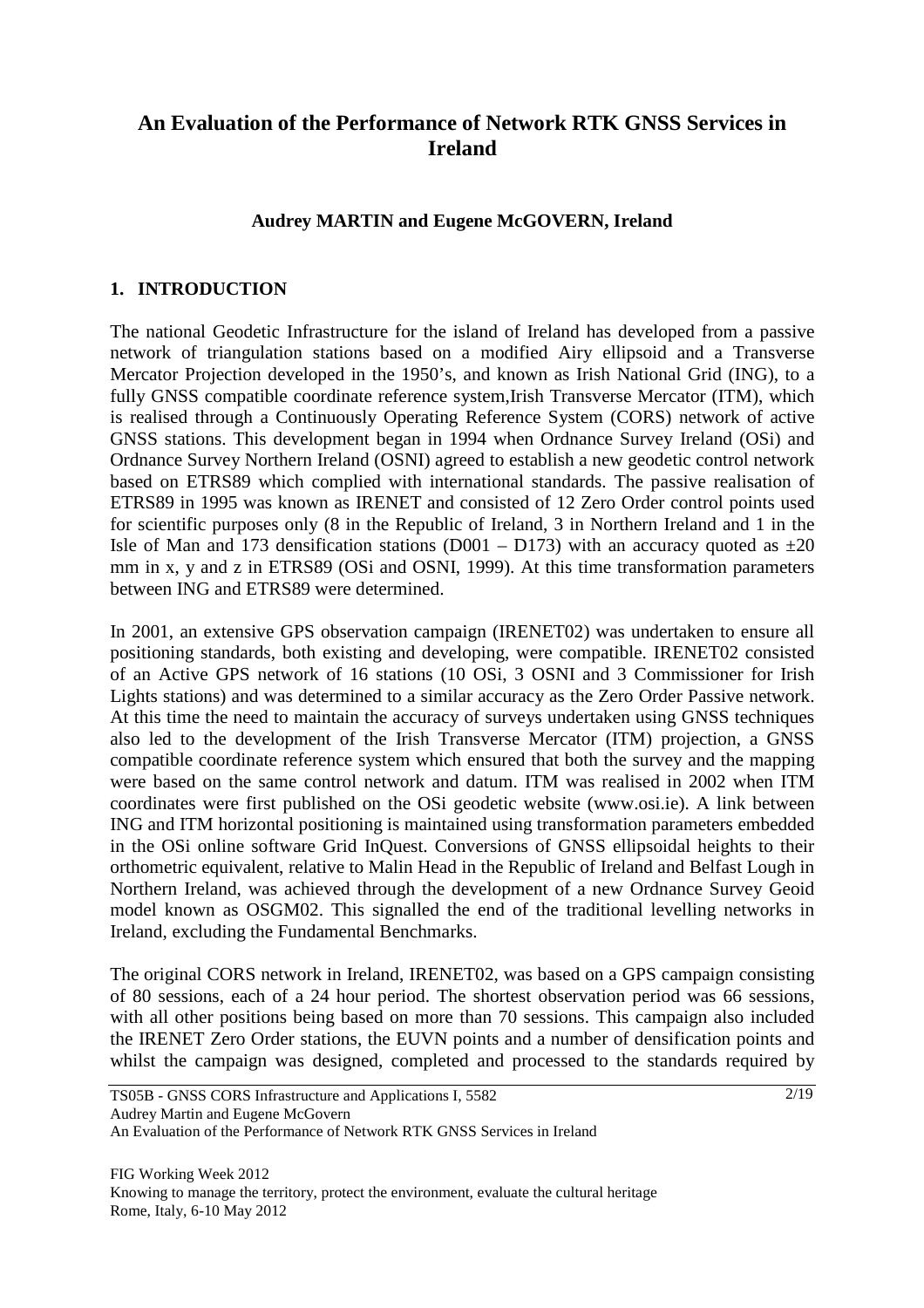EUREF, the 2002 results were not submitted to EUREF for ratification. The data were processed by IESSG, Nottingham University, UK and resulted in a plan and height accuracy of better than ±10 mm for all IRENET02 stations (OSi, 2011). The network was based on Leica Geosystems technology. It was designed to enable users to avail of post processing data via RINEX ftp downloads from the OSi website and has undergone significant development phases. Initially, due to the poor GSM telecommunications network, the real-time positioning option was only available in the region around Dublin. It was served by 4 active stations. In 2004 a new Active OSi GPS network was established, this comprised of 12 stations which extended the real-time option to most of the country reflecting the improved communications infrastructure however, the western and north-western areas were poorly serviced. This network only operated in 'beta testing' mode and was available free of charge. The network software solution adopted at the time was Leica GNSMART and Leica Hardware (CR500 dual frequency geodetic receivers with Choke Ring Antennae) was installed at each active station (Greenway and Bray, 2004). This system was upgraded in 2006 to provide users with GPRS access to the NRTK solution. (Greenway and Bray, 2006).

The system was further upgraded in 2009 when Leica Geosystems extended its Smartnet RTK network in Ireland to GPS and GLONASS enabled stations. Four new receiver sites were added to the active network and a further station was relocated to improve coverage and redundancy, and to provide full traceability with real-time data stream links to the OSi and OSNI. A further OSi observation campaign was carried out in 2009 as part of a greater Ireland and United Kingdom GNSS campaign (OS IE/UK09). The coordinates from this campaign differ from those computed in the IRENET02 campaign at the mm level and will be introduced following computation of an updated Geoid model and software transformation utility (OSi, 2011). There are also plans to increase the density of the National Mapping Authority's (NMA) Active GNSS network in Ireland in late 2011 and 2012 to facilitate redundancy within the associated IT systems which will provide provide additional contingency in the event of a systems failure. This will also enhance the data available for associated GNSS services in Ireland (OSi, 2011).

# **2. NRTK**

# **2.1 NRTK in Ireland**

The current NMA CORS network consists of 23 stations (17 OSi and 6 OSNI) illustrated in Figure 1. These stations currently provide RINEX data for post processing and streamed raw data for real-time network solutions for dynamic surveys nationally.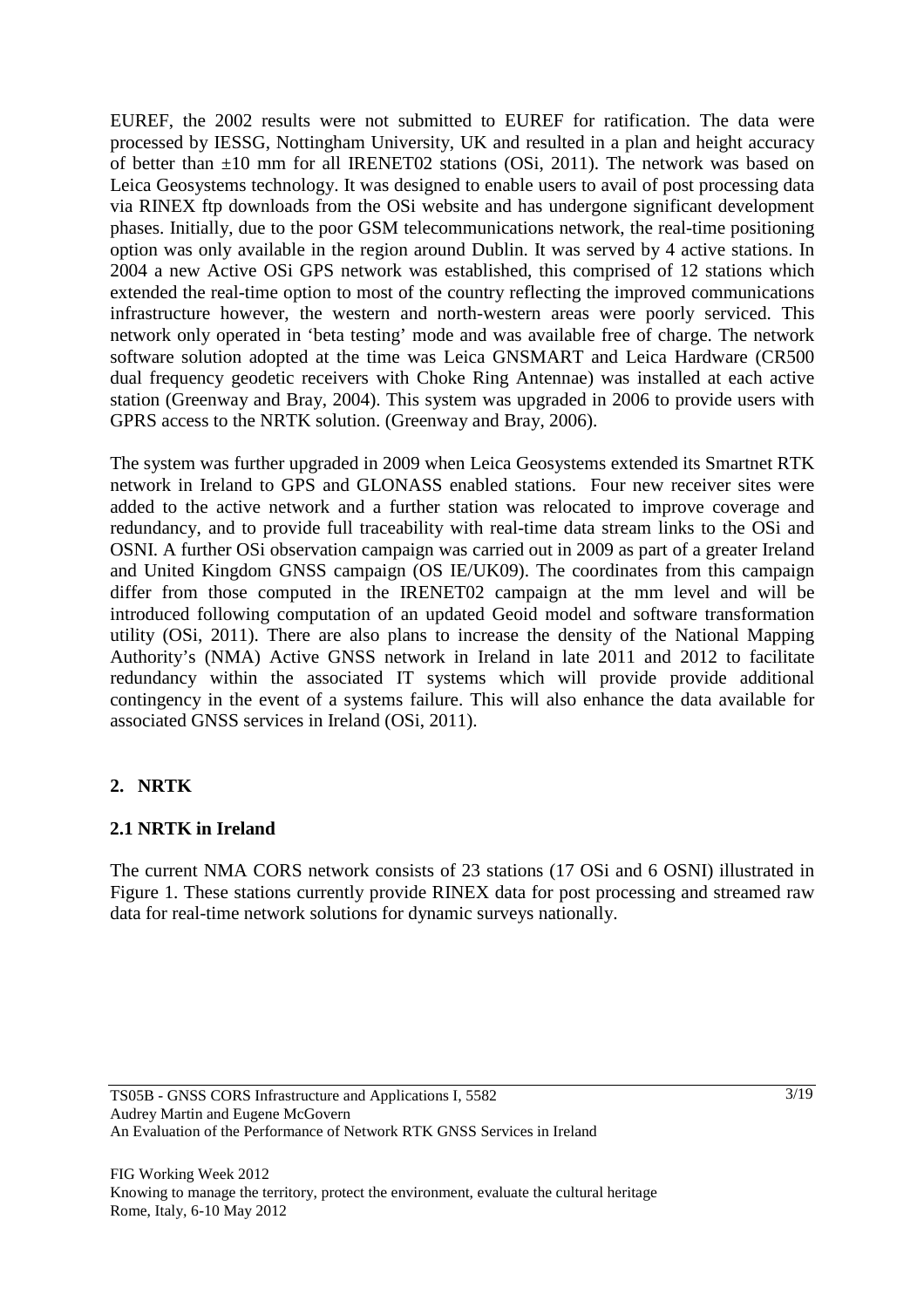

**Fig 1**: Ordnance Survey Ireland CORS Network Source: OSi www.osi.ie/en/geodeticservices/map-of-active-stations.aspx

In 2008, Trimble established a second CORS network, VRS Now Ireland, with RINEX and NRTK capabilities as an extension to their VRS Now international network of 150 Trimble VRS Now networks currently operating worldwide. This Trimble network consists of 22 CORS stations positioned relative to the OSi CORS network. Coordinates for the new Trimble CORS stations were processed from 6 days of data for all OSi and Trimble reference stations whereby OSi CORS coordinates were fixed in the network adjustment. Thus ensuring that the Trimble VRS Now network was established in the official Irish coordinate frame. The VRS Now Ireland system is constantly monitored and system availability for the network has been above 99.9 % (24/7) over the last number of years (Wegner, 2011). The spatial distribution of the VRS Now Ireland network is shown in Figure 2.



**Fig 2:** Trimble VRSNow Ireland CORS Network Adapted from Trimble www.trimble.com/vrsnow-IE\_coverage.shtml

TS05B - GNSS CORS Infrastructure and Applications I, 5582 Audrey Martin and Eugene McGovern An Evaluation of the Performance of Network RTK GNSS Services in Ireland

FIG Working Week 2012 Knowing to manage the territory, protect the environment, evaluate the cultural heritage Rome, Italy, 6-10 May 2012

4/19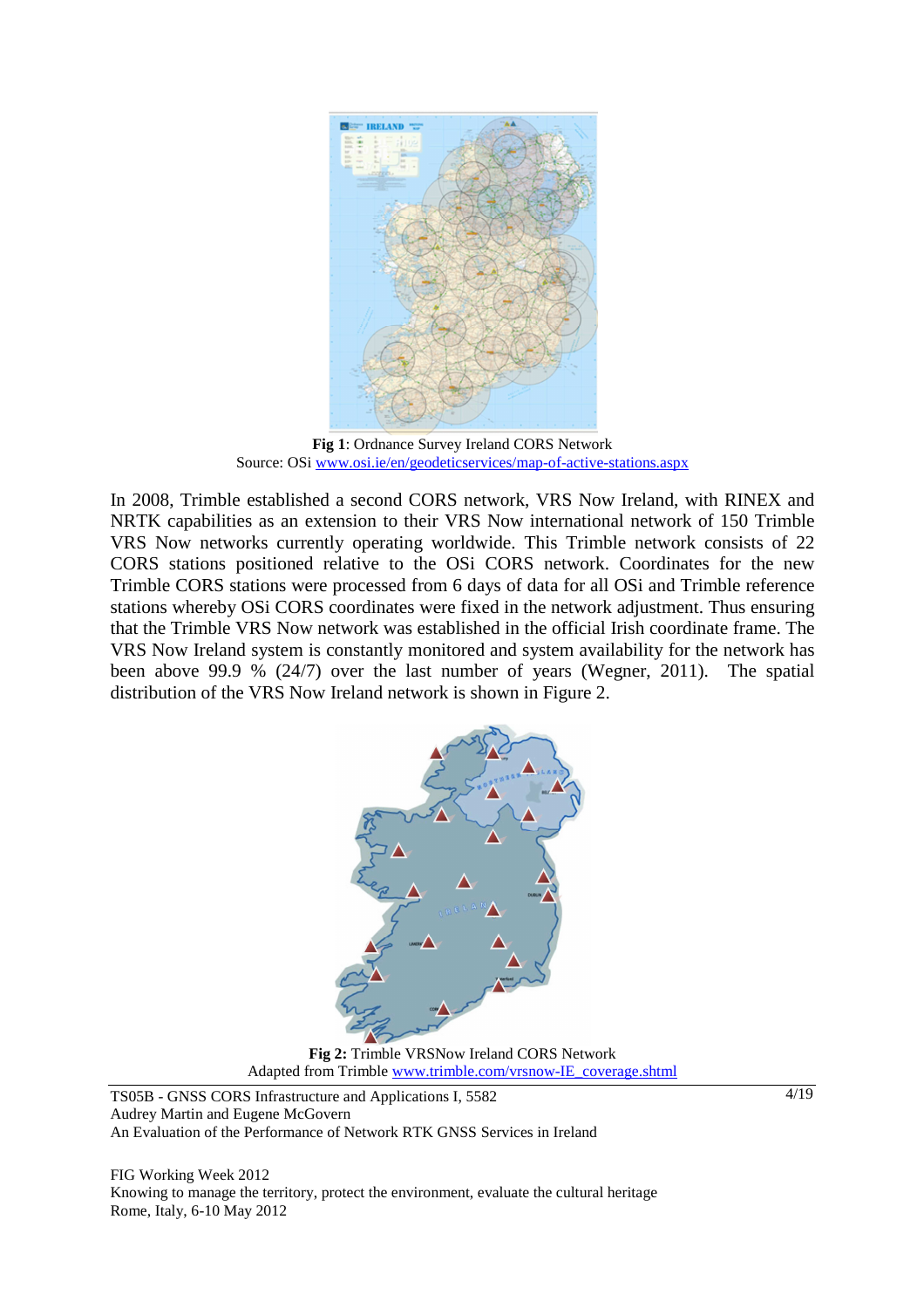A third NRTK supplier entered the Irish market in 2010 when Topcon Ireland established TopNET+. Similar to the Leica solution, Topcon utilizes raw data streamed from the NMAs CORS infrastructure. The TopNET+ solution is however based on the VRS correctional method, similar to Trimbles' VRS Now, and provides a Modelled Reference Station (MRS) solution. As all processing is done in a dedicated Topcon server the rover only requires to transmit its position via a GGA message to the server and subsequently receive the correctional signal back (Murray, 2011).

Thus there are currently three different NRTK systems in operation in Ireland: SmartNet, established by Leica Geosystems in 2006 is managed by Survey Instrument Services (SIS) and mainly operates in the area of geodetic surveying and engineering; VRS Now Ireland, established by Trimble is managed by Korec Ireland also predominately services the survey and engineering market; and TopNET+ which is managed by Topcon Ireland who have a significant stakehold in the construction and utilities market in Ireland. All three service providers envisage signifiant growth in NRTK in the areas of agriculture, utilities and mobile mapping. Table 1 briefly summarizes the characteristics of each of these NRTK systems.

| <b>Table 1:</b> Network RTK Systems Currently in Operation in Ireland <sup>†</sup> . |                                                          |                                       |                                      |
|--------------------------------------------------------------------------------------|----------------------------------------------------------|---------------------------------------|--------------------------------------|
| <b>System</b>                                                                        | <b>SmartNet</b>                                          | <b>VRSNow</b>                         | <b>TopNET</b>                        |
| Provider                                                                             | Leica GeoSystems                                         | Trimble                               | Topcon                               |
| Irish Supplier                                                                       | <b>Survey Instrument</b><br>Services (SIS)               | Korec Ireland                         | Topcon Ireland                       |
| <b>CORS Network</b>                                                                  | OSi.                                                     | Trimble                               | OSi                                  |
| Network Correction using:                                                            | GPS, GPS &<br><b>GLONASS</b>                             | <b>GPS &amp; GLONASS</b>              | GPS, GPS &<br><b>GLONASS</b>         |
| Solution Type                                                                        | MAC                                                      | <b>VRS</b>                            | MRS (VRS)                            |
| Data Transmission method                                                             | GPRS, GSM, 3G $&$<br>Broadcast radio                     | NTRIP, GPRS, 3G,<br>EDGE, Rebroadcast | NTRIP, GPRS,<br>EDGE.<br>Rebroadcast |
| <b>Mobile Communications</b><br><b>Claimed Network</b>                               | All                                                      | All                                   | All                                  |
| Accuracy: Control (2 sets of 3-min observations)                                     |                                                          |                                       |                                      |
| Horizontal, m                                                                        | $0.010 - 0.015$                                          | $0.010 - 0.015$                       | $0.010 - 0.020$                      |
| Vertical, m                                                                          | $0.010 - 0.030$                                          | $0.020 - 0.030$                       | $0.015 - 0.030$                      |
| Integrity controls                                                                   | <b>Yes</b>                                               | Yes                                   | Yes                                  |
| Cost                                                                                 |                                                          |                                       |                                      |
| <b>Annual Licence</b>                                                                | $\epsilon$ 2000(unlimited)                               | €1950 (unlimited)                     | $\bigoplus$ 00 (unlimited)           |
| Limited access<br>$\ddagger$ and $\ddagger$ and $\ddagger$<br>$\sim$                 | €1200 (40hrs/m)<br>$\mathbf{z}$<br>$\alpha$ <sub>1</sub> | €795 (150 hrs/quater<br>1.2011        | €1000 (40hrs/m)                      |

† *Adapted from Engineering Surveying Showcase March 2011*

As can be seen from Table 1 differences in the three systems exist in the origin of the synchronised observations for NRTK corrections i.e. NMA CORS network or Trimble CORS network and also in the NRTK solution used to model the network biases and interpolate them for the rover location.

TS05B - GNSS CORS Infrastructure and Applications I, 5582 Audrey Martin and Eugene McGovern An Evaluation of the Performance of Network RTK GNSS Services in Ireland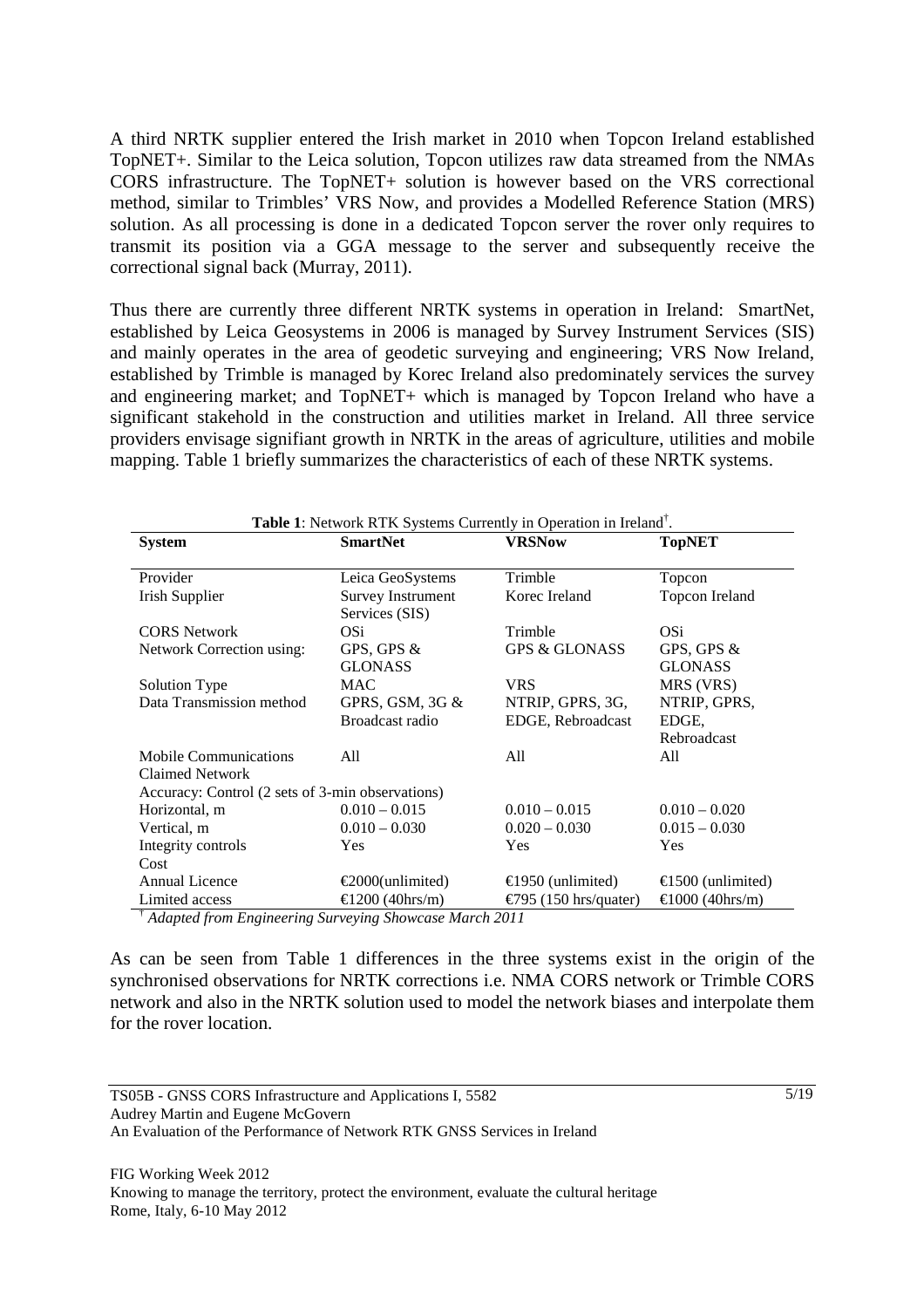### **2.2 NRTK Concepts**

All NRTK positioning solutions are used to overcome distance dependent biases, resolve carrier-phase ambiguities and generate atmospheric corrections within a CORS network. The solutions differ mainly in the manner in which the network corrections are interpolated and transmitted. Both Trimble (VRS Now) and Topcon (TopNET+) operate a Virtual Reference Station (VRS) solution whereby the server generates a virtual station close to the user and network corrections are interpolated at this virtual station which in turn transmits corrections across a very short single baseline to the roving receiver (Janssen, 2009). In this approach area corrections are applied at the network server thus simplifying the work done at the rover.

The Master-Auxiliary-Concept (MAC) introduced by Euler *et al.* (2001) and marketed by Leica as MAX consists of one master station, usually the closest, which generates masterauxiliary corrections from the other auxiliary reference stations, typically five other stations, within a Smartnet Leica network. Full corrections generated for the master station and correction and coordinate differences generated for auxiliary stations are then sent to the rover using the RTCM 3.1 format. The MAC concept differs from that of VRS in that it moves the computing burden from the network server to the roving receiver which requires specific software (Brown *et al,.* 2006). For legacy Leica receivers unable to access the MAX corrections using the RTCM format, modelled data for the master network station is created in the network server and transmitted to the rover using older versions of the RTCM format. These corrections are known as individualised-master-auxiliary (i-MAX) solutions and are comparative with the VRS approach described above however, i-MAX solutions do not employ a virtual station (Janssen, 2009).

### **2.3 Data Communication**

The selection of an NRTK solution and also the number of visible satellites will affect the amount of data which has to be transmitted. The VRS solution broadcasts small quantities of data as the heavy processing takes place within the server whereas, the MAC approach requires up to three times greater bandwidth to transmit the raw data and this increases significantly with increasing number of reference stations (Janssen, 2009). When using mobile internet for data transfer bandwidth this is not an issue. The standard Radio Technical Commission for Maritime Services (RTCM) v3.1 data format is typically used by all service providers to transmit the real-time observations and corrections via a mobile phone or wireless internet. Most GNSS receiver manufacturers incorporate RTCM SC-104 standard RTK message types into their RTK systems and this enables interoperability between different receivers.

Latency of the signal at the rover is also a function of the quantity of data being broadcast and the quality of the communications network. The many small delays that may occur during data transmission between the reference stations and the server, and the server and the data port do not generally affect the solution. The communications network is generally the point at which most latency occurs and accurate NRTK solutions are therefore dependent on the existing mobile communications infrastructure available in a region (Leica, 2011). Network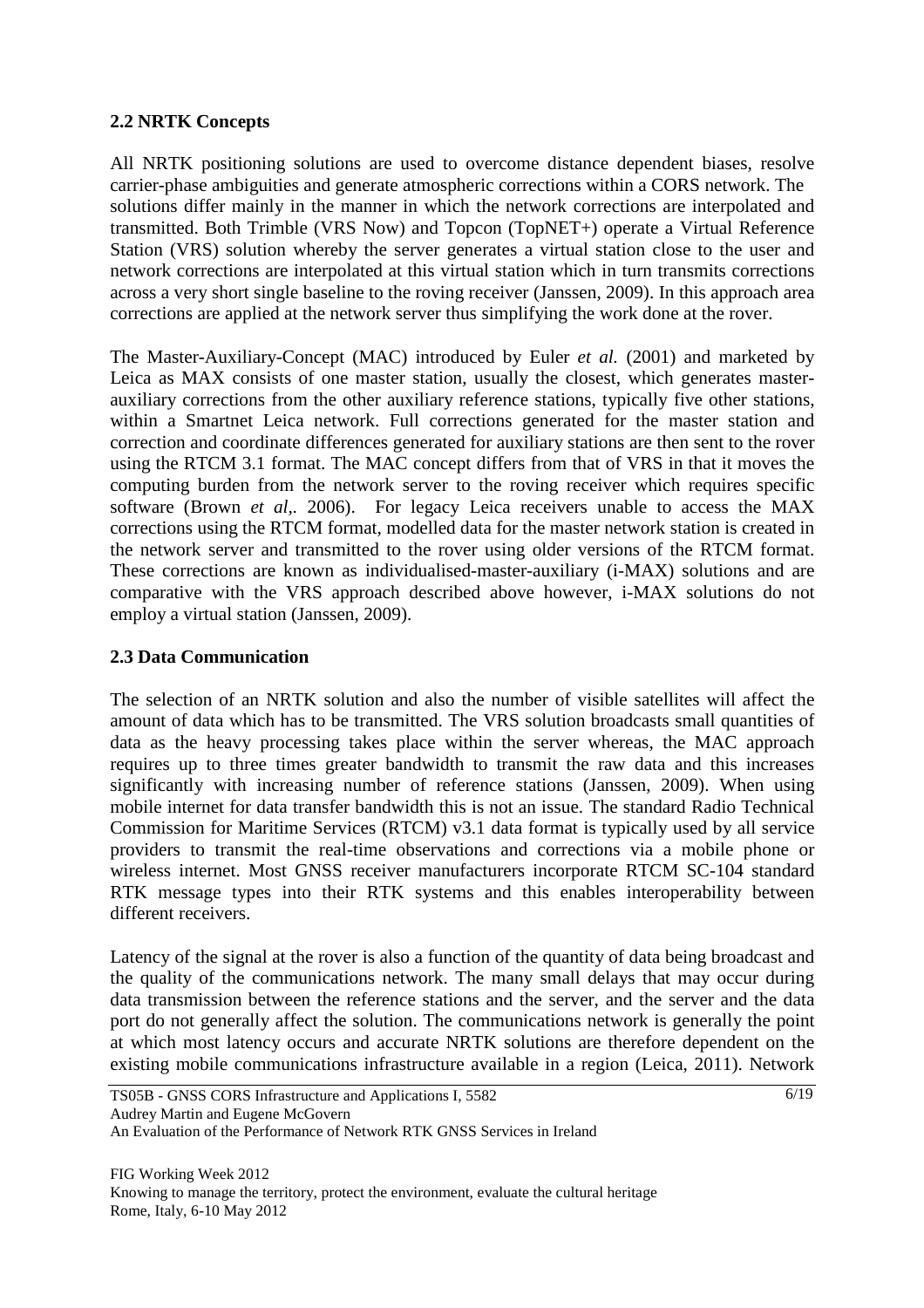RTK providers do not specify particular mobile networks and the choice of mobile network rests with the user and is usually based on local knowledge of coverage within an area. Figure 3 illustrates the mobile network coverage for Vodaphone Ireland and is indicative of current mobile coverage in Ireland.



**Fig 3:** Vodaphone coverage map Source: www.Vodaphone.ie

The recent development of Smart SIM cards, whereby receivers automatically select the strongest mobile network in a specific area, should to some extent improve NRTK availability in some currently compromised data transmission locations. However, to be advantageous to the user this process should be seamless and have a centralised billing system.

# **2.4 NRTK System Performance**

NRTK is comprised of three components: firstly, the CORS survey infrastructure, secondly the network solution applied and thirdly the data transmission format and protocol used. System performance is a function of these three components and when measured using accuracy and reliability indicators, is subject to a number of anomalies due to multipath, obstructions, satellite geometry and atmospheric conditions. All service providers specify that good survey procedures are essential when undertaking an NRTK survey and best practice guidelines for GNSS surveys outline the practical operational procedures which should be adopted when undertaking dynamic GNSS surveys including NRTK (SCS, 2010). The attainment of adopted standards must also be proven without doubt when surveys are performed for legal boundary surveys, land registration and for court appearances (IIS, 2009) furthermore, equipment must be field tested (ISO 17123 part 8) (Martin, 2008). However, issues pertaining to the traceability of all NRTK data and computational methods employed remain as both the VRS/iMAX and the MAC solutions are validated differently. Data provided by the network service provider for VRS/iMAX solutions can be authenticated once for all users whereas, this facility rests with the users' receiver firmware for MAC solutions which provide complete information on the error sources.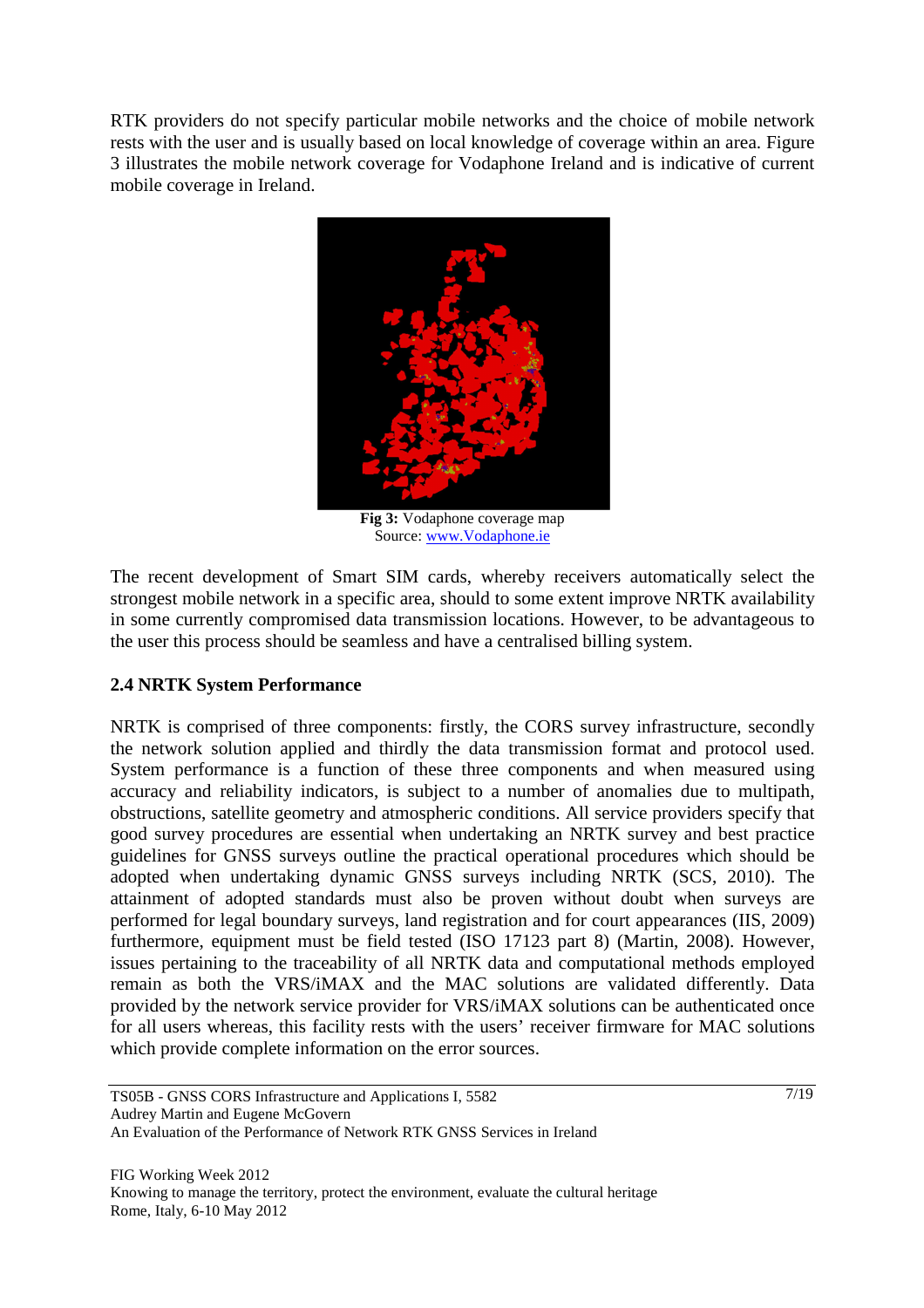A number of previous comparative studies (Edwards *et al*., 2010, Jansen, 2009, and Brown *et al*., 2006) have shown that VRS and MAC solutions provide very similar results independent of network size. Each method has inherent advantages and disadvantages but their respective solutions provide results of similar accuracy and reliability when correctional data are streamed from a single CORS network. Results of NRTK solutions originating from correctional data streamed from independent CORS networks in the same area, such as those in Ireland, have not yet been assessed. Although no standard criteria currently exist for NRTK performance assessment Wang *et al*., (2010) tabularized the common manufacturers RTK initialization and accuracy performance specifications and experimental results, and additional performance assessment parameters identified by Feng and Wang (2008) include RTK Availability and ambiguity resolution.

In this paper a regional study to evaluate the currently available Network RTK systems in Ireland, *viz.* Leica Smartnet, Trimble VRS-Now and Topcon TopNET+, with respect to positional accuracy and efficacy was undertaken. Factors that are hypothesized to affect positional accuracy include observation time, elevation difference between observation points and NRTK base stations, observation point positional geometry relative to base station layout and solution algorithm variation between service providers. The intention of this study is to provide the required information to enable practitioners to make informed decisions when selecting a NRTK system.

# **3.0 METHODOLOGY**

GNSS positional data were collected at nine OSi passive IRENET control points in May 2011. The IRENET points were selected to represent a range of scenarios with respect to NRTK performance, *viz.* points within the NRTK networks, points on the margins of the NRTK networks, points outside the NRTK networks and a point at a considerable altitude above the two CORS networks in Ireland, Osi and Trimble. The IRENET points were also chosen for their convenience from Dublin city and are, by their nature, located in open ground with good satellite visibility. Figure 4 shows the selected IRENET station locations.



TS05B - GNSS CORS Infrastructure and Applications I, 5582 Audrey Martin and Eugene McGovern An Evaluation of the Performance of Network RTK GNSS Services in Ireland

FIG Working Week 2012 Knowing to manage the territory, protect the environment, evaluate the cultural heritage Rome, Italy, 6-10 May 2012

8/19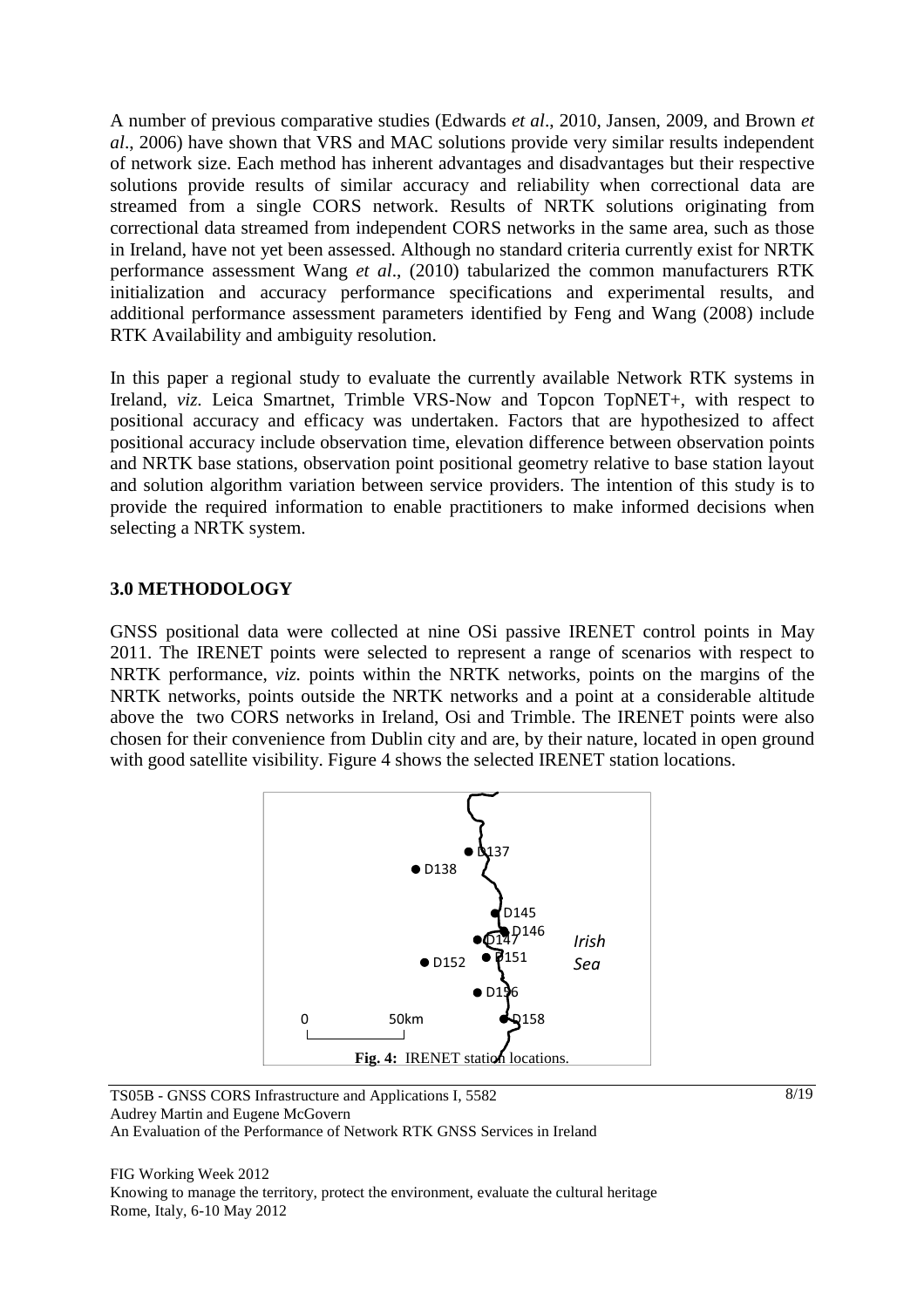Some receiver issues were apparent with respect to the results and, accordingly, two locations, D145 and D147, were resurveyed in October 2011 using the Leica and the Topcon receivers. The relationships of the IRENET locations to the SmartNet and VRSNow networks can be seen by comparing Figure 4 with Figure 1 and Figure 2. Note that point D156 at an altitude of 488 m whereas the remaining points are at altitudes below 100 m. At each location, a tripod was set-up and centred over the IRENET control point. A purpose-built bracket capable of supporting three GNSS receivers was fixed to the tripod, the configuration is shown in Figure 5.



**Fig. 5:** Bracket allowing simultaneous observation with three receivers.

From Figure 5 it can be seen that the middle receiver is centred over the IRENET point while the remaining two receivers are offset by 0.250 m, respectively, from the central receiver. This arrangement allows for simultaneous data collection by the three receivers. The receivers used were a Leica Viva NetRover, a Topcon GRS-1 and a Trimble R8. These receivers are GPS and GLONASS-enabled and are their respective manufacturer's current (2011) products intended for NRTK surveys. As this study is concerned with NRTK performance in 'normal' use, the receivers were used as supplied by their manufacturer's agents, i.e. they were presumed to be in standard hire fleet-ready configuration.

At each location, the coordinates of the offset receivers were determined by coordinating a point some distance from the IRENET point and precisely aligning the bracket towards that point. The bearing of the bracket could then be determined and coordinates computed for the offset receiver locations. The height of the receivers above the IRENET point was determined by direct measurement. The receivers were set to record at 5" epochs with a 10° cut-off angle for approximately 45 minutes with GPS+GLONASS reception enabled and for a further approximately 45 minutes with GPS-only reception enabled. The receivers were configured, by default, to record plan coordinates in the GNSS-compatible Irish Transverse Mercator (ITM) grid system. Heights were recorded as orthometric heights. The orthometric heights were derived in real-time on the associated survey controller by application of the OSGM02 geoid separation model.

TS05B - GNSS CORS Infrastructure and Applications I, 5582 Audrey Martin and Eugene McGovern An Evaluation of the Performance of Network RTK GNSS Services in Ireland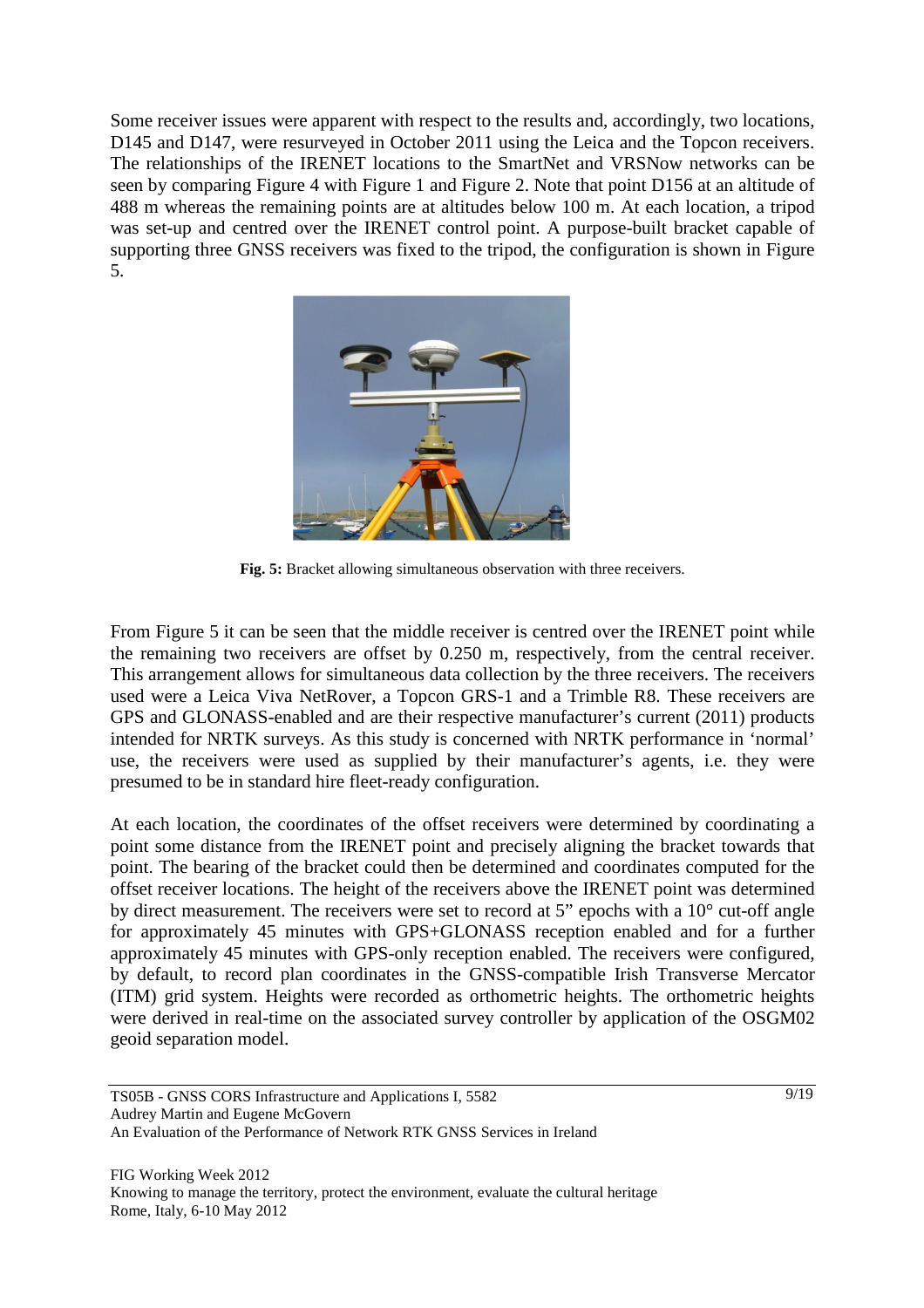The data were downloaded as .txt files from the controllers without any further processing on the controllers. For each location there were two files per receiver, *viz* a 'GPS+GLONASS' and 'GPS only' file. Each file consisted of Point Number, ITM Easting, ITM Northing, Orthometric Height. The recorded coordinates were compared to the reference coordinates as published on the OSi website. The recorded heights were compared to the reference heights which were determined by converting the published ellipsoidal heights of the IRENET points to orthometric heights using the OSi GridInquest software. Recorded coordinates that, by inspection, were clearly subject to gross error were excluded from further processing. For each file, and for each remaining 3D component therein, *viz*. Easting, Northing and Height, the following statistics were generated: Count, Maximum, Minimum, Range, Standard Deviation, Mean, Standard Error and Root Mean Squared error (RMSE). Furthermore, the Easting RMSE's and the Northing RMSE's were combined to produce an RMSE of the 2D difference vector.

# **4.0 RESULTS**

There are a number of outcomes from this study that collectively represent a 'snapshot' of the performance of the commercial NRTK systems available in Ireland. Accuracy determinations are with respect to existing IRENET stations. The results of the separate tests are summarized below:

### **4.1 2D RMSE with GLONASS included**

The results of the 2D RMSE test with c. 45 minutes observing time and GLONASS included are shown if Figure 6.



**Fig. 6:** 2D RMSE test with c. 45 minutes observing time and GLONASS included.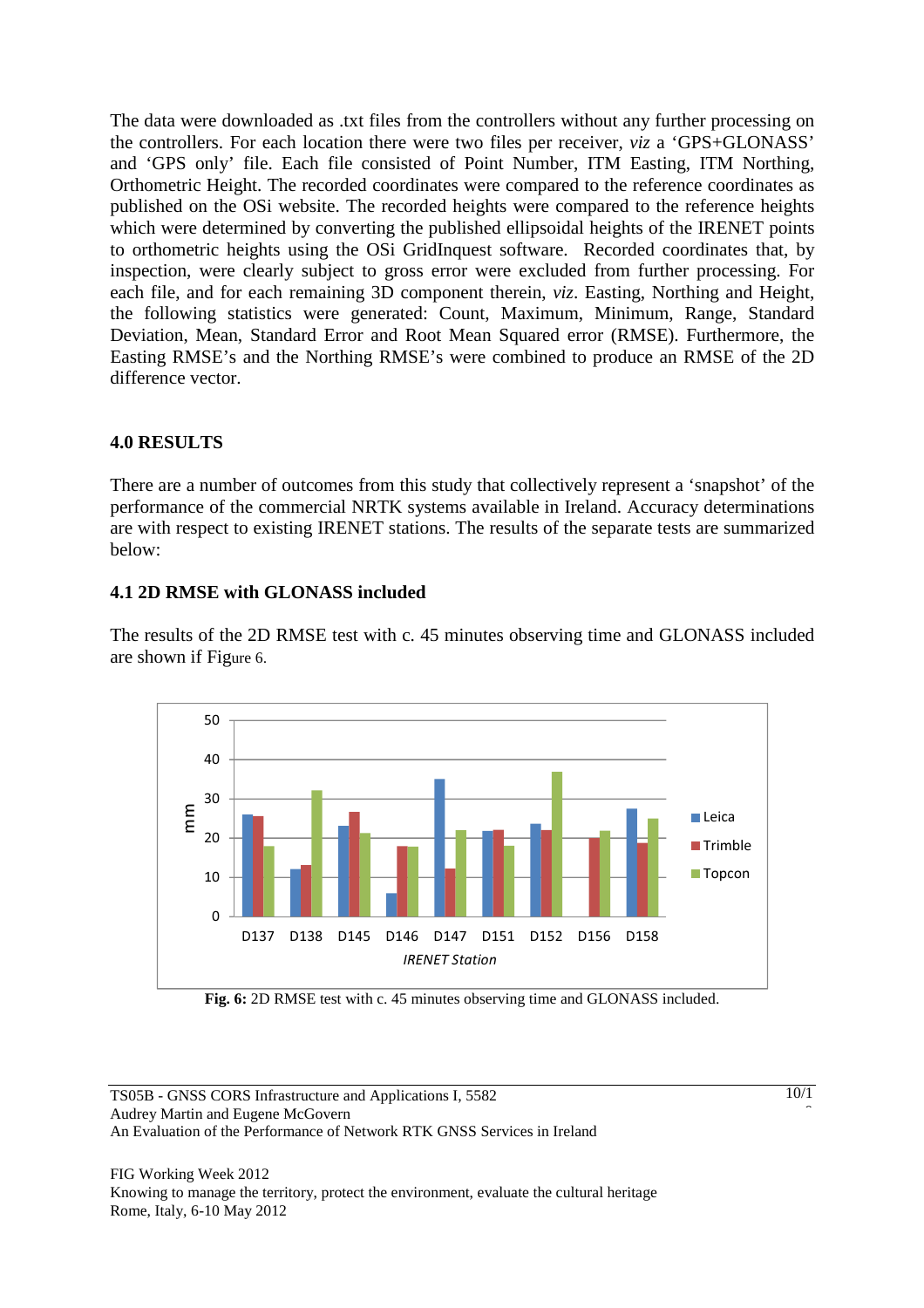From Figure 6 it can be seen that, with respect to the IRENET coordinates, the 2D RMSE's range from 6 mm to 37 mm with an overall mean of 22 mm. While some variablilty is evident generally, no significant difference is apparent between manufacturers and/or solution types. Note that at D156 the Leica receiver was unable to initialize.

# **4.2 2D RMSE with GLONASS excluded**

The results of the 2D RMSE test with c. 45 minutes observing time and GLONASS not included are shown in Figure 7.



**Fig. 7:** 2D RMSE test with c. 45 minutes observing time and GLONASS included.

From Figure 7 it can be seen that, with respect to the IRENET coordinates, the 2D RMSE's range from 10 mm to 47 mm with an overall mean of 22 mm. While some variablilty is evident generally, no significant difference is apparent between manufacturers and/or solution types.

# **4.3 Contribution of GLONASS**

The effect of including/excluding GLONASS in the each manufacturer's solution is shown in Figure 8.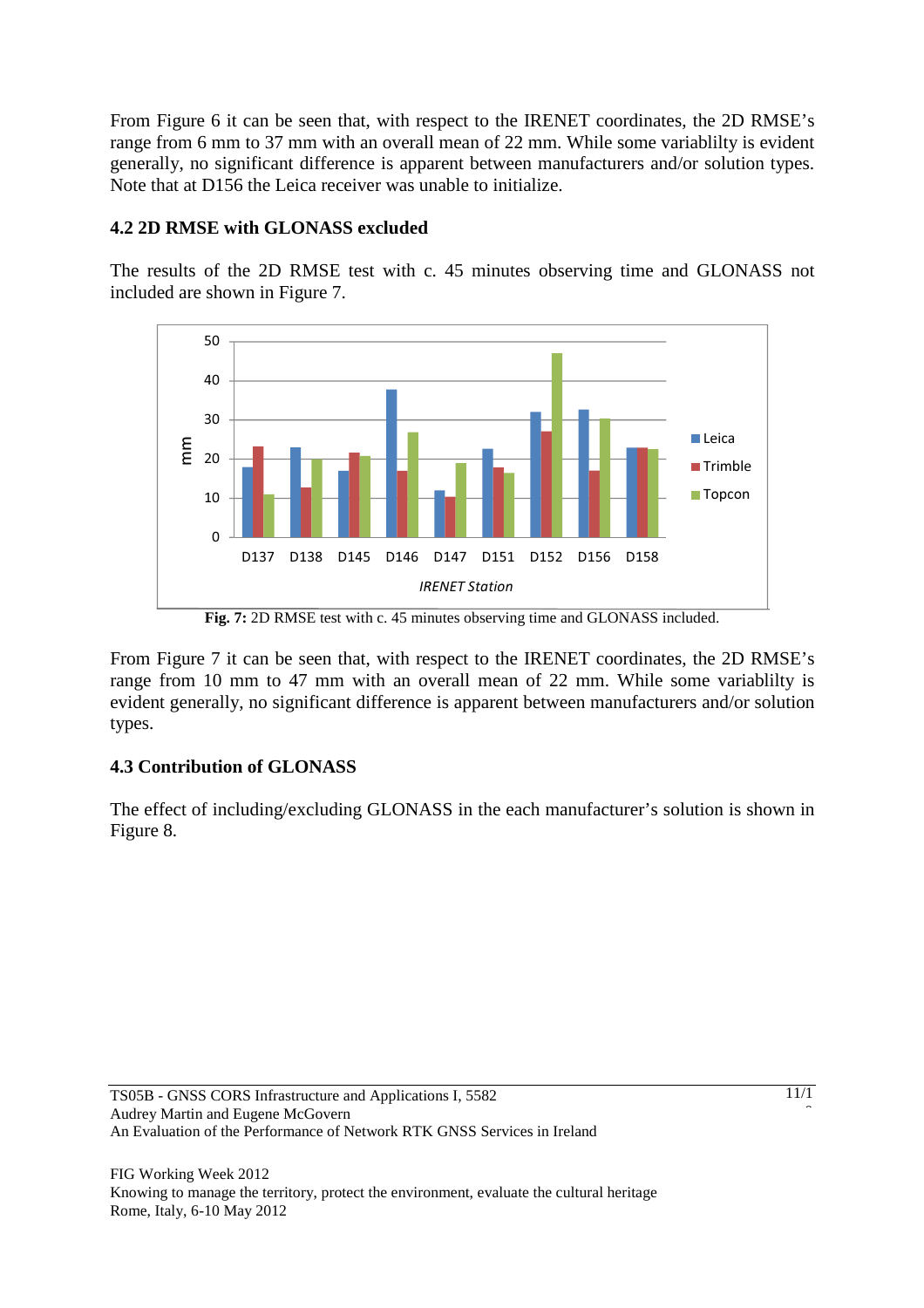

**Fig. 8:** The effect of including/excluding GLONASS in the each manufacturer's 2D solution.

From Figure 8 it can be seen that, at the selected locations, the addition of GLONASS observables had no significant impact on the results. It should be noted that the selected locations, being IRENET stations, are in relatively open ground. Note, also, that at D156 the Leica receiver was unable to initialize.

#### **4.4 Height RMSE with GLONASS included**

The results of the Height RMSE test with c. 45 minutes observing time and GLONASS included are shown in Figure 9.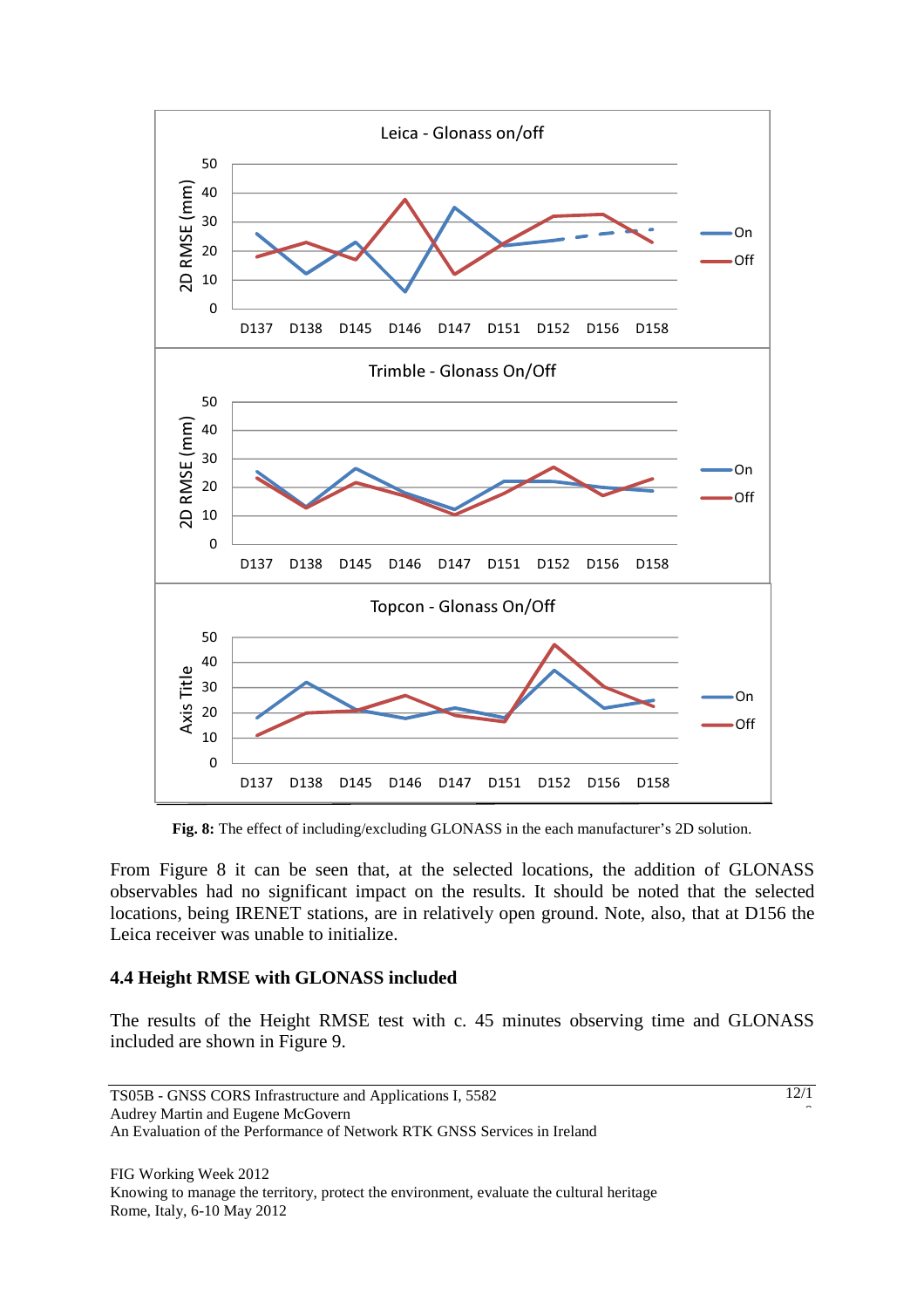

**Fig. 9:** Height RMSE test with c. 45 minutes observing time and GLONASS included. Note Topcon heights shown in green were subject to an incorrect receiver setting.

From Figure 9 it can be seen that, with respect to the IRENET-based orthometric heights, the height RMSE's range from 2 mm to 103 mm. However, it should be noted that the Topcon height values shown in green are subject to an incorrect receiver setting. A subsequent check in October 2011 at points D145 and D147 using the same methodology yielded RMSE's of 32 mm and 23 mm, respectively, as can be seen in Figure 9. Time constraints prohibited further rechecks at the remaining locations.

### **4.5 Height RMSE with GLONASS excluded**

The results of the Height RMSE test with c. 45 minutes observing time and GLONASS excluded are shown in Figure 10.



**Fig. 10**: Height RMSE test with c. 45 minutes observing time and GLONASS not included. Note Topcon heights shown in green were subject to an incorrect receiver setting.

TS05B - GNSS CORS Infrastructure and Applications I, 5582 Audrey Martin and Eugene McGovern An Evaluation of the Performance of Network RTK GNSS Services in Ireland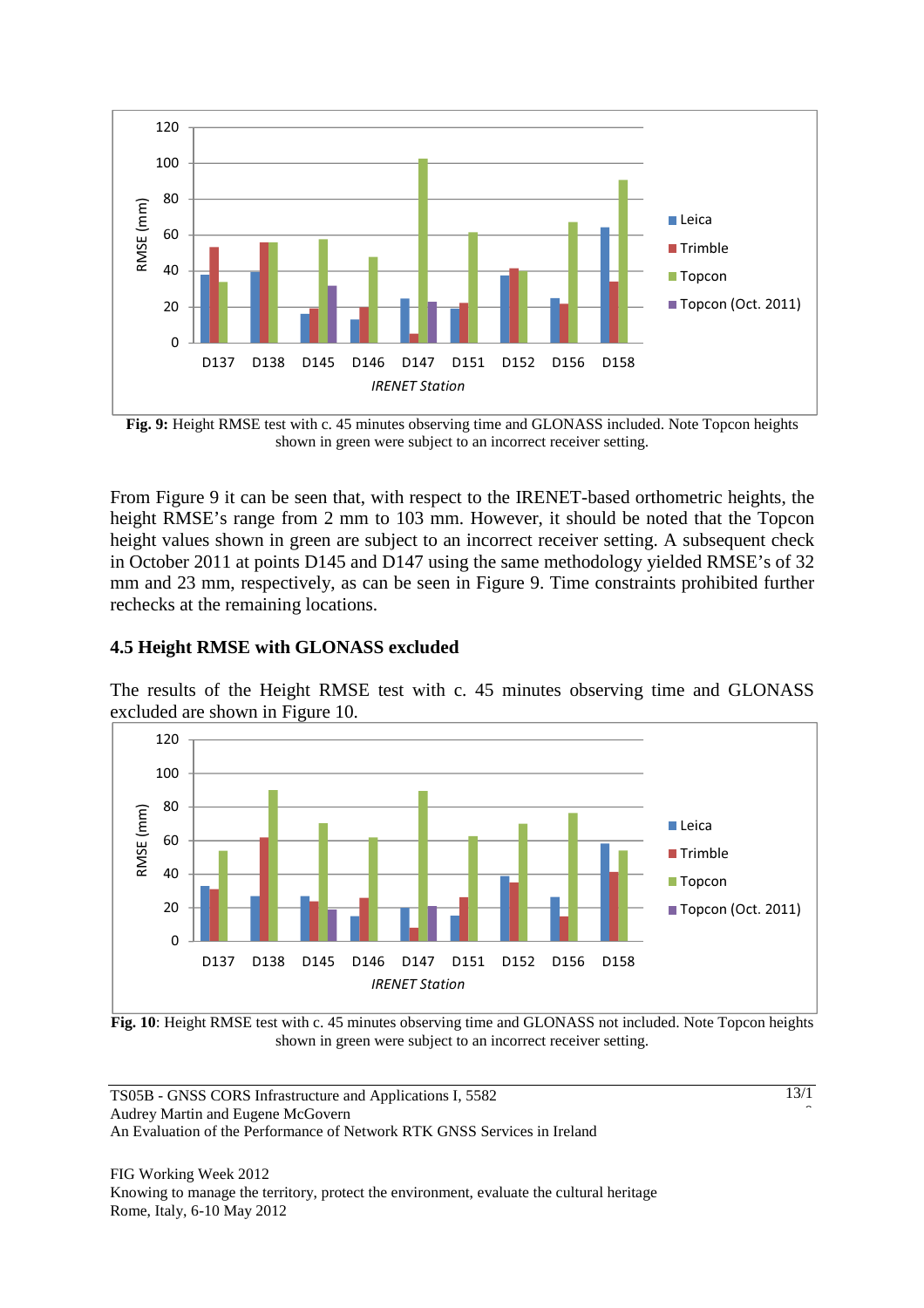From Figure 10 it can be seen that, with respect to the IRENET-based orthometric heights, the height RMSE's range from 8 mm to 90 mm with an overall mean of 42 mm. The Topcon RMSE's average at 70 mm whereas the Leica and Trimble RMSE's average at 30 mm. The reason for this difference in the 'GLONASS not included' data is an incorrect setting in the Topcon receiver. A subsequent recheck in October 2011 at points D145 and D147 using the same methodology yielded RMSE's of 19 mm and 21 mm, respectively as can be seen in Figure 10. Time constraints prohibited further rechecks at the remaining locations. .

# **4.6 Contribution of GLONASS to heighting**

The effect on heighting of selecting/deselecting GLONASS satellites is shown in Figure 11.



TS05B - GNSS CORS Infrastructure and Applications I, 5582 Audrey Martin and Eugene McGovern An Evaluation of the Performance of Network RTK GNSS Services in Ireland

14/1 Î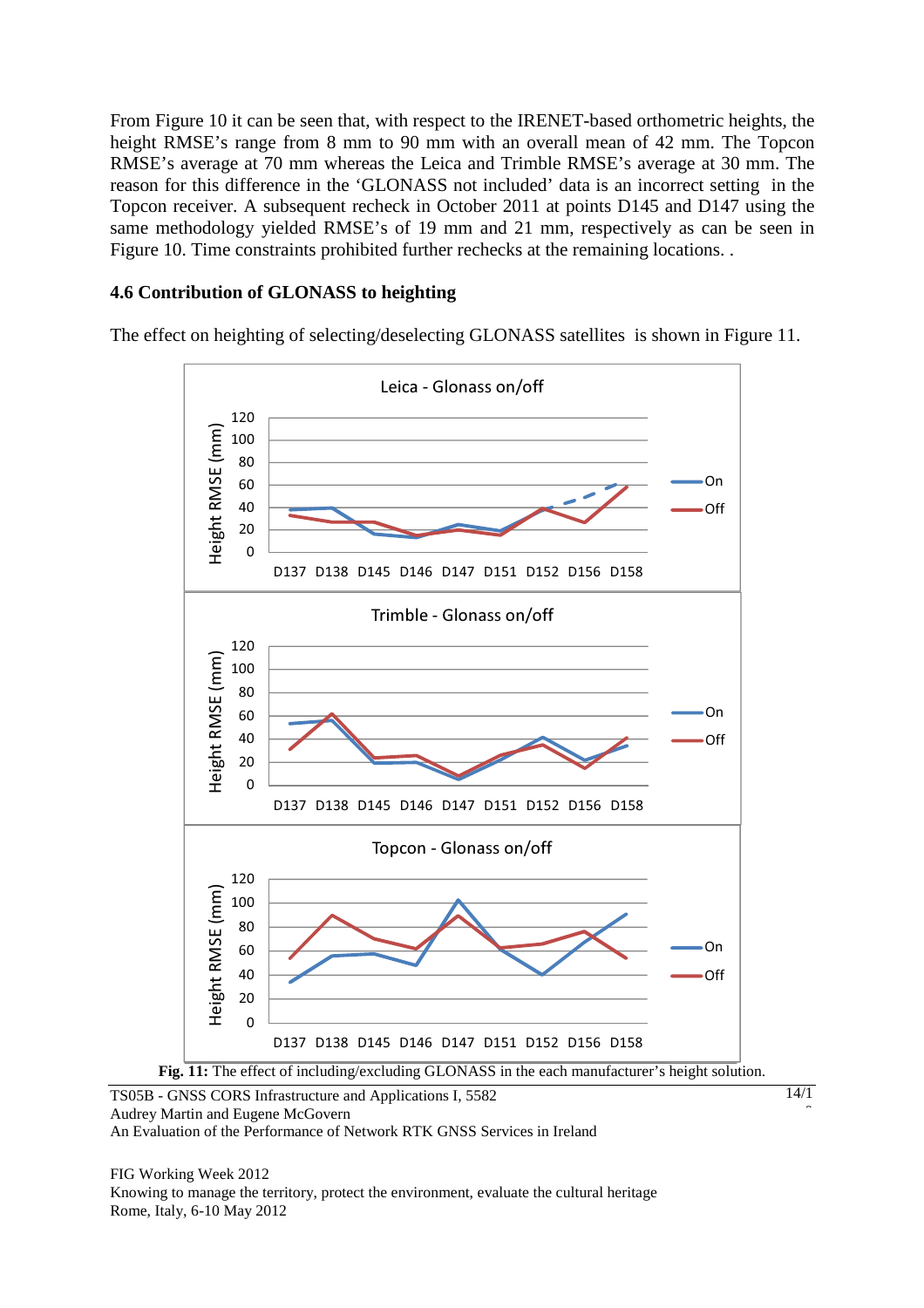From Figure 11 it can be seen that, for the Leica and the Trimble solutions, the addition of GLONASS observables had no significant impact on the heighting results. Note that at D156 the Leica receiver was unable to initialize. For the Topcon solution the inclusion of GLONASS observables would appear, in general, to improve the results although the issues with the Topcon heighting as referred to above should be noted.

### **4.7 Initialization issues**

Generally, rapid initializations were achieved by the three receivers. Nevertheless, a number of observing sessions were affected by lost or incorrect initializations. An example is shown is Figure 12.



Fig. 12: Example of a loss of lock and failure to correctly reinitialize at D138.

Of the 18 sessions observed in May 2011 using the Leica system, 4 sessions were subject to significant initialization issues. The percentages of all Leica-recorded points that were clearly impaired, and thus removed before further analysis, were 12 % for GLONASS-included and 18 % for GLONASS-excluded. Included in those percentages was one full session when the receiver was unable to correctly initialize. Of the 18 sessions observed in May 2011 using the Topcon system 2 sessions were subject to significant initialization issues. The percentages of all Topcon-recorded points that were clearly impaired, and thus removed before further analysis, were 0% for GLONASS-included and 6% for GLONASS-excluded. The reasons for these difficulties are unclear. Cell phone coverage is a possible reason although most of the IRENET points used are located in, or around, large towns where good cell phone coverage would be expected. CORS station outages are another possibility. SmartNet (Leica) and TopNET (Topcon) use the same CORS stations so SmartNET CORS station outages would be expected to affect both systems simultaneously and this was not the case. This would suggest that CORS station outages were not the reason. The Trimble system was not subject to initialisation issues. A follow-up survey at two of the IRENET locations was carried out in October 2011 with the Leica and the Topcon systems, using the same methodology as before, and no initialization issues were encountered.

TS05B - GNSS CORS Infrastructure and Applications I, 5582 Audrey Martin and Eugene McGovern An Evaluation of the Performance of Network RTK GNSS Services in Ireland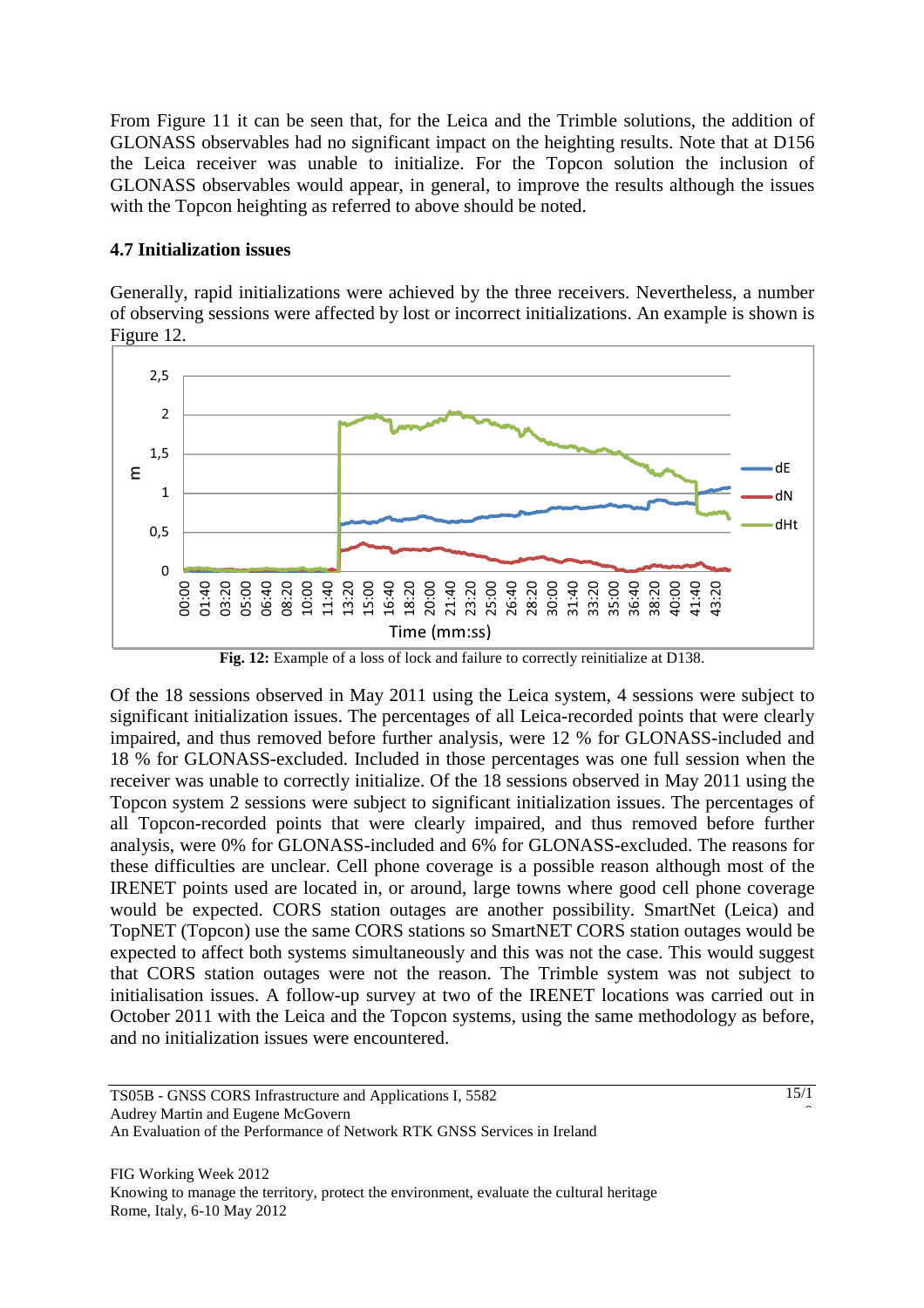### **4.8 Windowing and Averaging**

The options of 'windowing' and averaging were examined. 'Windowing' is the suggested procedure of taking a number of relatively short observing sessions at the same point, at different times, to produce mean coordinates of comparable accuracy to a single, longer observing session, thus improving efficiency. Data from all the observing sessions was examined to assess the viability of 'windowing'. Figure 13, as an example, shows the data collected at D137 by the Leica receiver with GLONASS excluded.



**Fig. 13:** Example of variability of coordinate residuals with time for one observing session**.** 

From Figure 13 it can be seen that the coordinate residuals, and hence the coordinates themselves, exhibit trends but the variability of the trends appears chaotic. It was concluded, therefore, from an inspection of Figure 13, and the data from the other observing sessions, that it is not possible to select in advance a windowing strategy that will function as intended. The data was studied to determine whether averaging over time would improve the accuracy of the coordinates. Figure 14 shows the accumulated means for the same observing session as shown in Figure 13 and is typical of the other observing sessions.



**Fig. 14:** Example of accumulated mean residuals for one observing session.

TS05B - GNSS CORS Infrastructure and Applications I, 5582 Audrey Martin and Eugene McGovern An Evaluation of the Performance of Network RTK GNSS Services in Ireland

FIG Working Week 2012 Knowing to manage the territory, protect the environment, evaluate the cultural heritage Rome, Italy, 6-10 May 2012

16/1 Î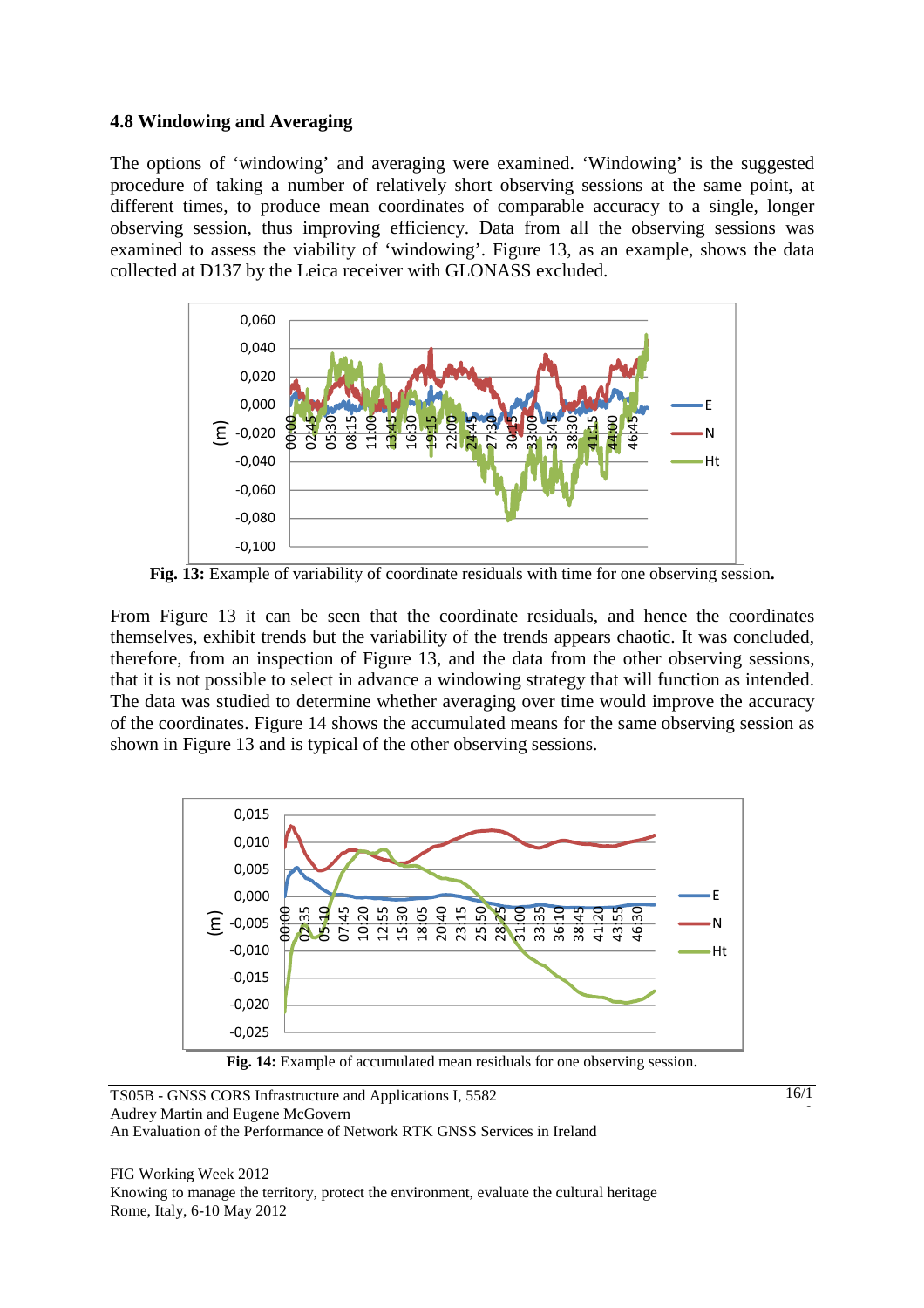From Figure 14 it can be seen that the accumulated mean residuals (i) do not converge on the reference value and (ii) do not necessarily settle over time. It can be concluded, therefore, that no minimum or maximum recording time can be suggested to achieve optimal results.

### **4.8 Effect of elevation difference.**

IRENET point D156 is located in the Wicklow Mountains at an elevation of 488 m which is considerably higher than the other IRENET points and the regional CORS stations. From the data presented in Figure 6, Figure 7, Figure 9 and Figure 10 it can be seen that results for D156 were comparable to those achieved at the other stations and so it was concluded that the substantial elevation difference did not have a significant effect on the solutions. In Figure 6, however, it can be seen that no results are presented for the Leica receiver because for that observing session the Leica unit was unable to initialize.

### **5.0 CONCLUSION**

Network RTK is used regularly in Ireland today by, *inter alia*, surveyors, hydrographers, engineers and geoscientists. There is, however, a lack of information available concerning the performance of NRTK. This study addresses the deficit of knowledge available regarding the performance of the three commercial NRTK services in Ireland, *viz.* SmartNet, VRS Now Ireland and TopNET+. Notwithstanding some highlighted issues with signal lock robustness and heighting, it was found that the three systems delivered comparable planimetric and heighting accuracies. It was shown that, for the open locations used, the addition of the GLONASS observables to the solutions did not make a significant difference. Accordingly, combining all the available data, an overall figure for the planimetric (2D) accuracy of NRTK at the locations selected, and with respect to the published IRENET coordinates, was  $\pm 22$  mm with a standard deviation of  $\pm 8$  mm. Excluding the erroneous height determinations that were highlighted, an overall figure for the heighting accuracy of NRTK at the locations selected, and with respect to the IRENET-derived orthometric heights, was  $\pm 29$  mm with a standard deviation of  $\pm 14$  mm.

This study is the first in the public domain to evaluate the performance of NRTK services in Ireland. It is intended to provide guideline information for practitioners and, as such, has generated significant interest from the geospatial community in Ireland. A logical development would be to undertake a nationwide study using rigorous methodologies so that a more definitive assessment could be achieved.

The authors gratefully acknowledge the support of the Society of Chartered Surveyors Ireland and the assistance of the three NRTK providers in Ireland, *viz.* OSi/Leica, Trimble and Topcon.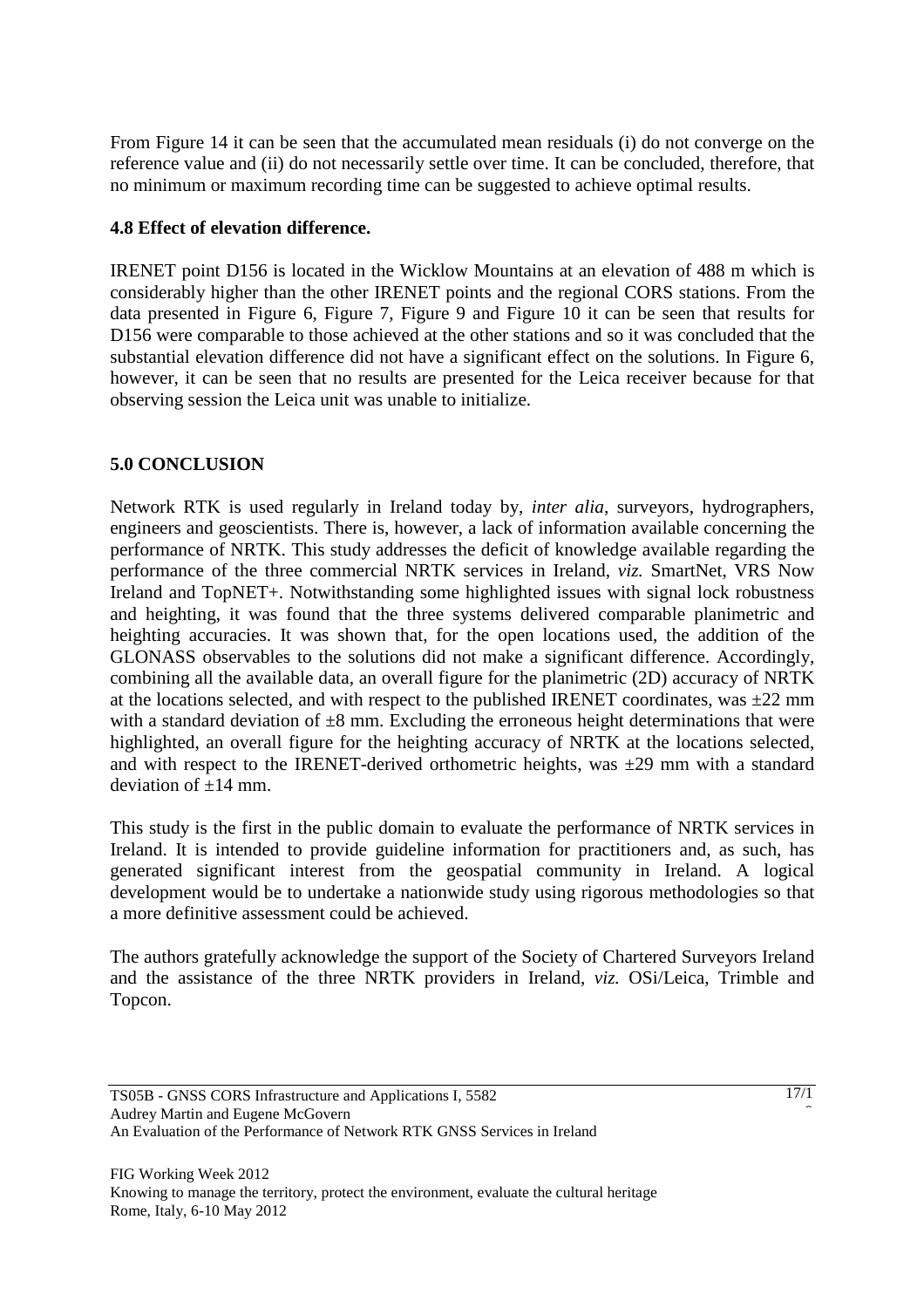### **REFERENCES**

Brown, N., Geisler, I. and L. Troyer (2006). *RTK Rover Performance using the Master-Auxiliary Concept*. Journal of Global Positioning Systems. Vol. 5 No. 1-2:135-144.

Edwards, S.J., P.J. Clarke, N.T. Penna and S. Goebell (2010). *An examination of network RTK GPS services in Great Britain*. Survey Review, Vol. 42 No. 316:107-121

Euler, H.-J., Keenan, C. R., Zebhauser, B.E. and G. Wuebbena (2001). *Study of a Simplified Approach in Utilizing Information from permanent Reference Station Arrays*. In: proc of ION GPS 2001. Salt Lake City Utah September 11-14.

Feng, Y. and J. Wang (2008). *GPS RTK Performance Characteristics and Analysis*. Journal of Global Positioning Systems. Vol. 7, No. 1.

Greenway, I. and C. Bray (2004) *The OSi National Network RTK Solution*. TS11 FIG Working Week 2004, Athens Greece, May 22-27, 2004.

Greenway, I. and C. Bray (2006). *The Ordnance Survey Ireland Real-time Positioning Solution*. TS 3 XXIII FIG Congress, Munich, Germany, October 8-13, 2006.

IIS (2009). Irish Institution of Surveyors. *Should GNSS in NRTK mode be used for Boundary Surveys in Ireland?*. Commission on Land Registration Discussion Document. Workshop 6<sup>th</sup> October 2009.

Janssen, V. (2009). *A Comparison of the VRS and MAC principles for Network RTK*. International Global Navigation Satellite Systems Society. IGNSS Symposium. Australia. 1-3 December 2009.

Leica (2011) Leica Geosystems Personal Communications October 2011.

Martin, D. (2008). *Review of Standards, Best Practice, Testing and Calibration in Global Navigation Satellite Systems*. FIG Article of the month September 2008.

Murray, D. (2011). Topcon Ireland, Personal Communications. October 2011.

OSi/OSNI (1999). *Making maps compatible with GPS – Transformations between the Irish Grid and the GPS Co-ordinate Reference Frame WGS84/ETRF89*, Ordnance Survey Ireland, Ordnance Survey Northern Ireland. pp:31

OSI (2011). Personal Communications, Colin Bray Chief Technology officer / Chief Survey Officer Ordnance Survey Ireland. October 2011.

SCS (2010). Society of Chartered Surveyors *Guidelines for the Use of GNSS in Surveying and Mapping*. Editors E.McGovern and A. Martin. pp:

Wang, C., Feng, Y., Higgens, M. and B. Cowie, (2010). *Assessment of Commercial Network RTK User Positioning Performance over Long Inter-Station Distances*. Journal of Global Positioning Systems. Vol. 9, No.1:78-89.

Wegner, V. (2011). Trimble, Personal communications. October 2011.

# **BIOGRAPHICAL NOTES**

Dr. Audrey Martin is a lecturer in the Department of Spatial Information Sciences in the Dublin Institute of technology (DIT), her area of expertise is Global Navigation Satellite Systems (GNSS) and she is actively involved in the design and delivery of blended learning modules. Audrey holds a DIT Teaching and Learning Fellowship for 2011 and was awarded